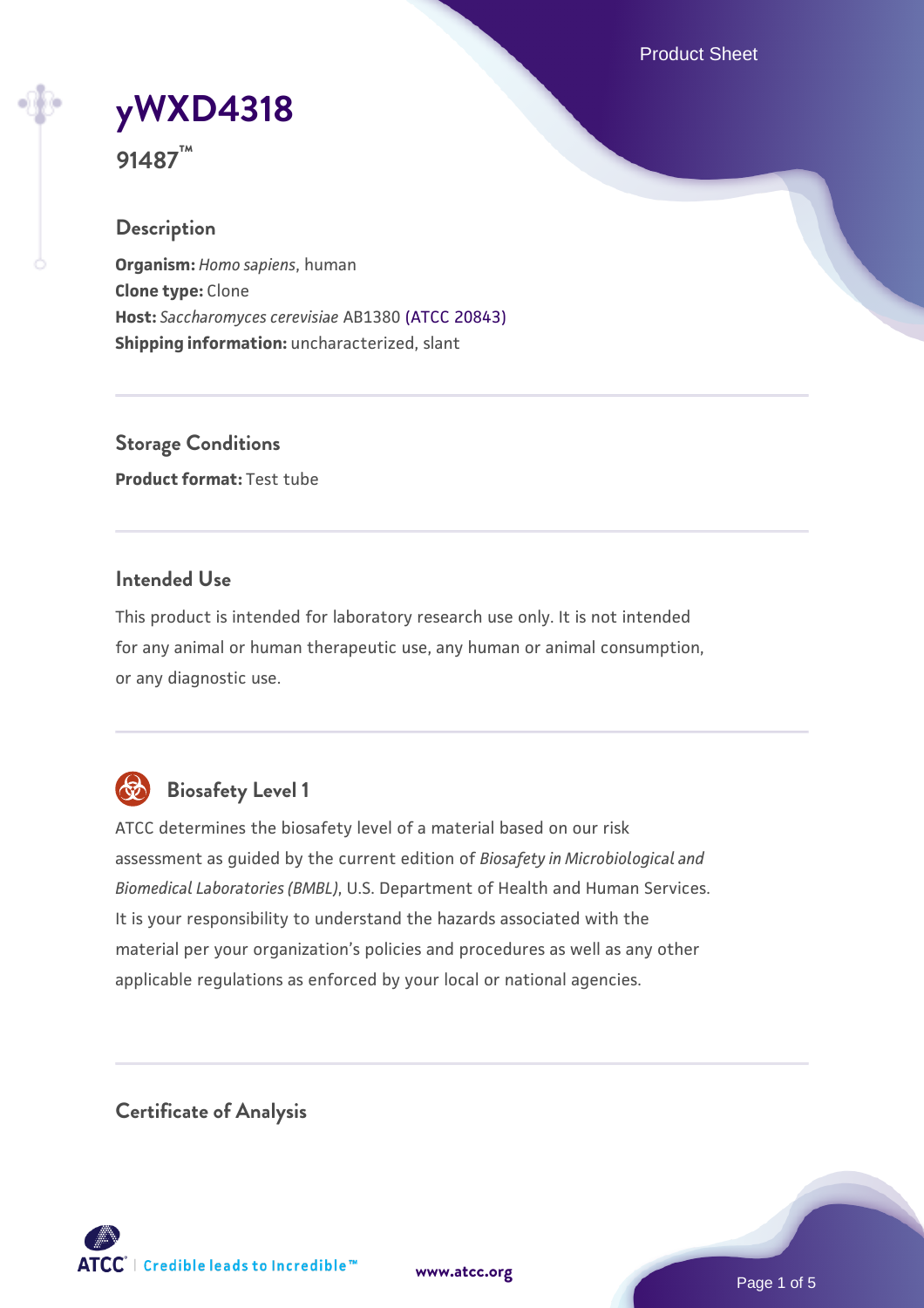## **[yWXD4318](https://www.atcc.org/products/91487)** Product Sheet **91487**

For batch-specific test results, refer to the applicable certificate of analysis that can be found at www.atcc.org.

## **Insert Information**

**Type of DNA:** genomic **Genome:** Homo sapiens **Chromosome:** X X pter-q27.3 **Gene name:** DNA Segment, single copy **Gene product:** DNA Segment, single copy [DXS3291] **Gene symbol:** DXS3291 **Contains complete coding sequence:** Unknown **Insert end:** EcoRI

## **Vector Information**

**Construct size (kb):** 315.0 **Intact vector size:** 11.454 **Vector name:** pYAC4 **Type of vector:** YAC **Host range:** *Saccharomyces cerevisiae*; *Escherichia coli* **Vector information:** other: telomere, 3548-4235 other: telomere, 6012-6699 Cross references: DNA Seq. Acc.: U01086 **Cloning sites:** EcoRI **Markers:** SUP4; HIS3; ampR; URA3; TRP1 **Replicon:** pMB1, 7186-7186; ARS1, 9632-10376

# **Growth Conditions**

**Medium:** 



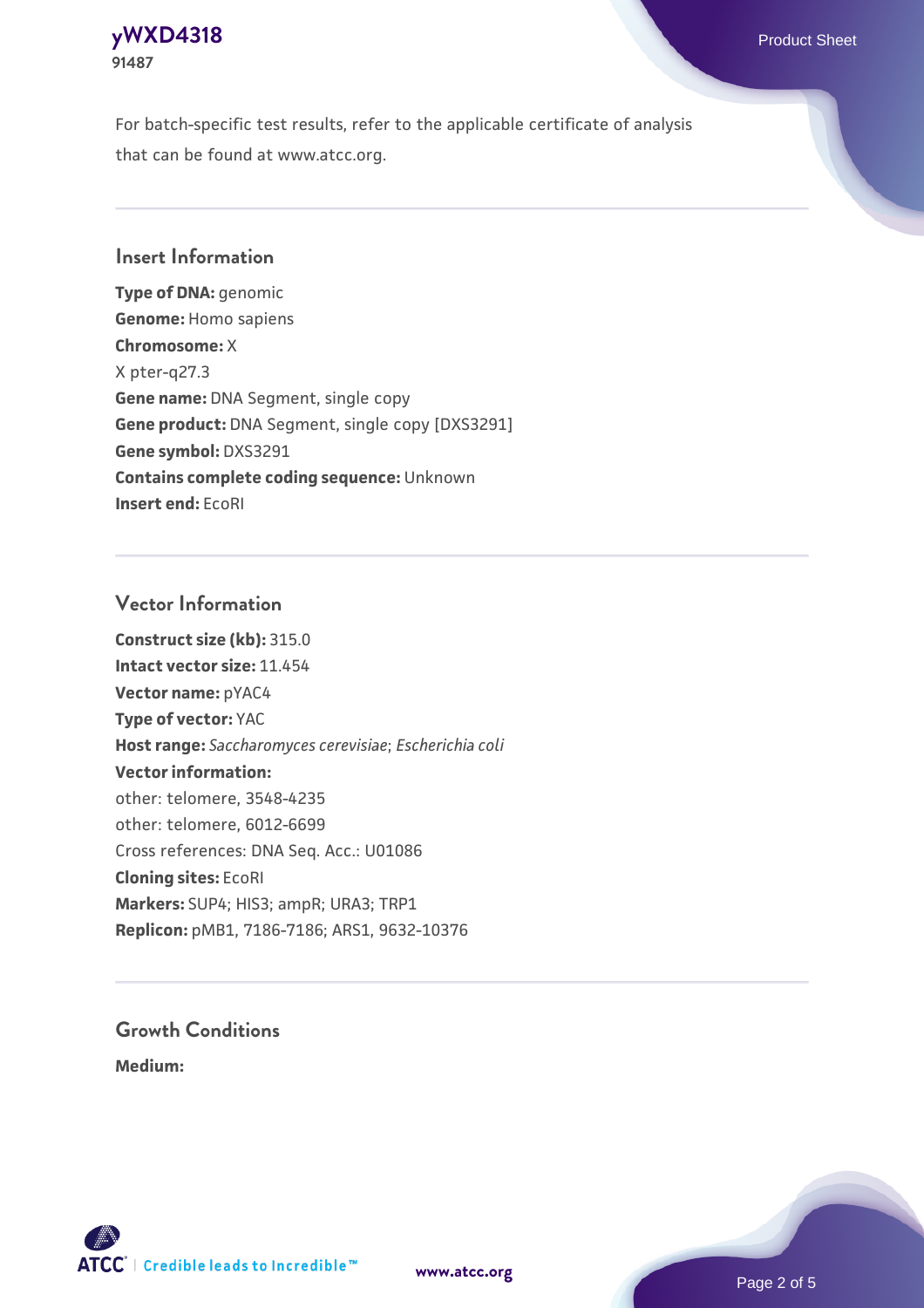#### **[yWXD4318](https://www.atcc.org/products/91487)** Product Sheet **91487**

[ATCC Medium 1245: YEPD](https://www.atcc.org/-/media/product-assets/documents/microbial-media-formulations/1/2/4/5/atcc-medium-1245.pdf?rev=705ca55d1b6f490a808a965d5c072196) **Temperature:** 30°C

#### **Notes**

More information may be available from ATCC (http://www.atcc.org or 703- 365-2620).

# **Material Citation**

If use of this material results in a scientific publication, please cite the material in the following manner: yWXD4318 (ATCC 91487)

# **References**

References and other information relating to this material are available at www.atcc.org.

# **Warranty**

The product is provided 'AS IS' and the viability of ATCC® products is warranted for 30 days from the date of shipment, provided that the customer has stored and handled the product according to the information included on the product information sheet, website, and Certificate of Analysis. For living cultures, ATCC lists the media formulation and reagents that have been found to be effective for the product. While other unspecified media and reagents may also produce satisfactory results, a change in the ATCC and/or depositor-recommended protocols may affect the recovery, growth, and/or function of the product. If an alternative medium formulation or reagent is used, the ATCC warranty for viability is no longer



**[www.atcc.org](http://www.atcc.org)**

Page 3 of 5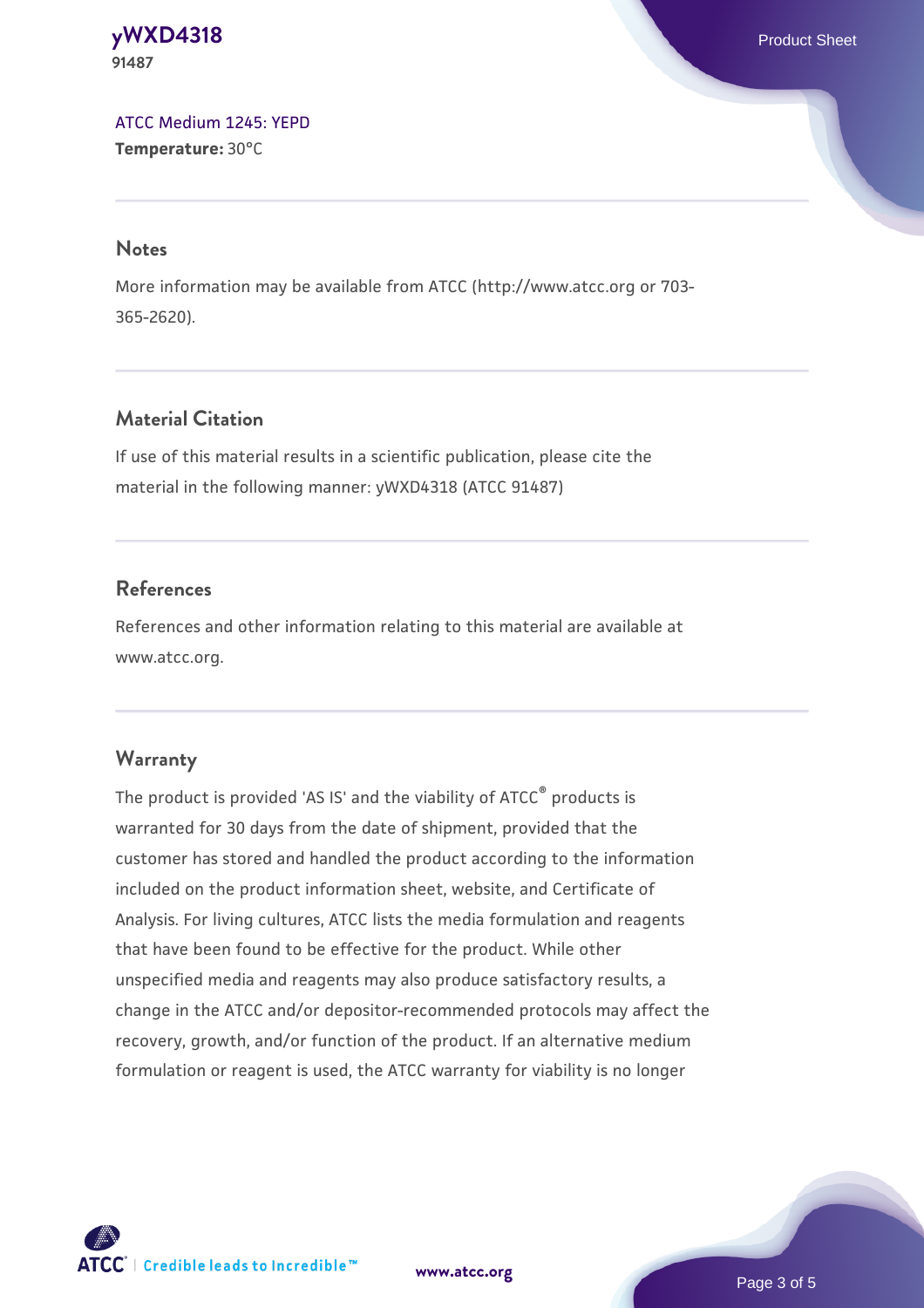**[yWXD4318](https://www.atcc.org/products/91487)** Product Sheet **91487**

valid. Except as expressly set forth herein, no other warranties of any kind are provided, express or implied, including, but not limited to, any implied warranties of merchantability, fitness for a particular purpose, manufacture according to cGMP standards, typicality, safety, accuracy, and/or noninfringement.

#### **Disclaimers**

This product is intended for laboratory research use only. It is not intended for any animal or human therapeutic use, any human or animal consumption, or any diagnostic use. Any proposed commercial use is prohibited without a license from ATCC.

While ATCC uses reasonable efforts to include accurate and up-to-date information on this product sheet, ATCC makes no warranties or representations as to its accuracy. Citations from scientific literature and patents are provided for informational purposes only. ATCC does not warrant that such information has been confirmed to be accurate or complete and the customer bears the sole responsibility of confirming the accuracy and completeness of any such information.

This product is sent on the condition that the customer is responsible for and assumes all risk and responsibility in connection with the receipt, handling, storage, disposal, and use of the ATCC product including without limitation taking all appropriate safety and handling precautions to minimize health or environmental risk. As a condition of receiving the material, the customer agrees that any activity undertaken with the ATCC product and any progeny or modifications will be conducted in compliance with all applicable laws, regulations, and guidelines. This product is provided 'AS IS' with no representations or warranties whatsoever except as expressly set forth herein and in no event shall ATCC, its parents, subsidiaries, directors, officers, agents, employees, assigns, successors, and affiliates be liable for indirect, special, incidental, or consequential damages of any kind in connection with or arising out of the customer's use of the product. While reasonable effort is made to ensure authenticity and reliability of materials on deposit, ATCC is not liable for damages arising from the misidentification or



**[www.atcc.org](http://www.atcc.org)**

Page 4 of 5